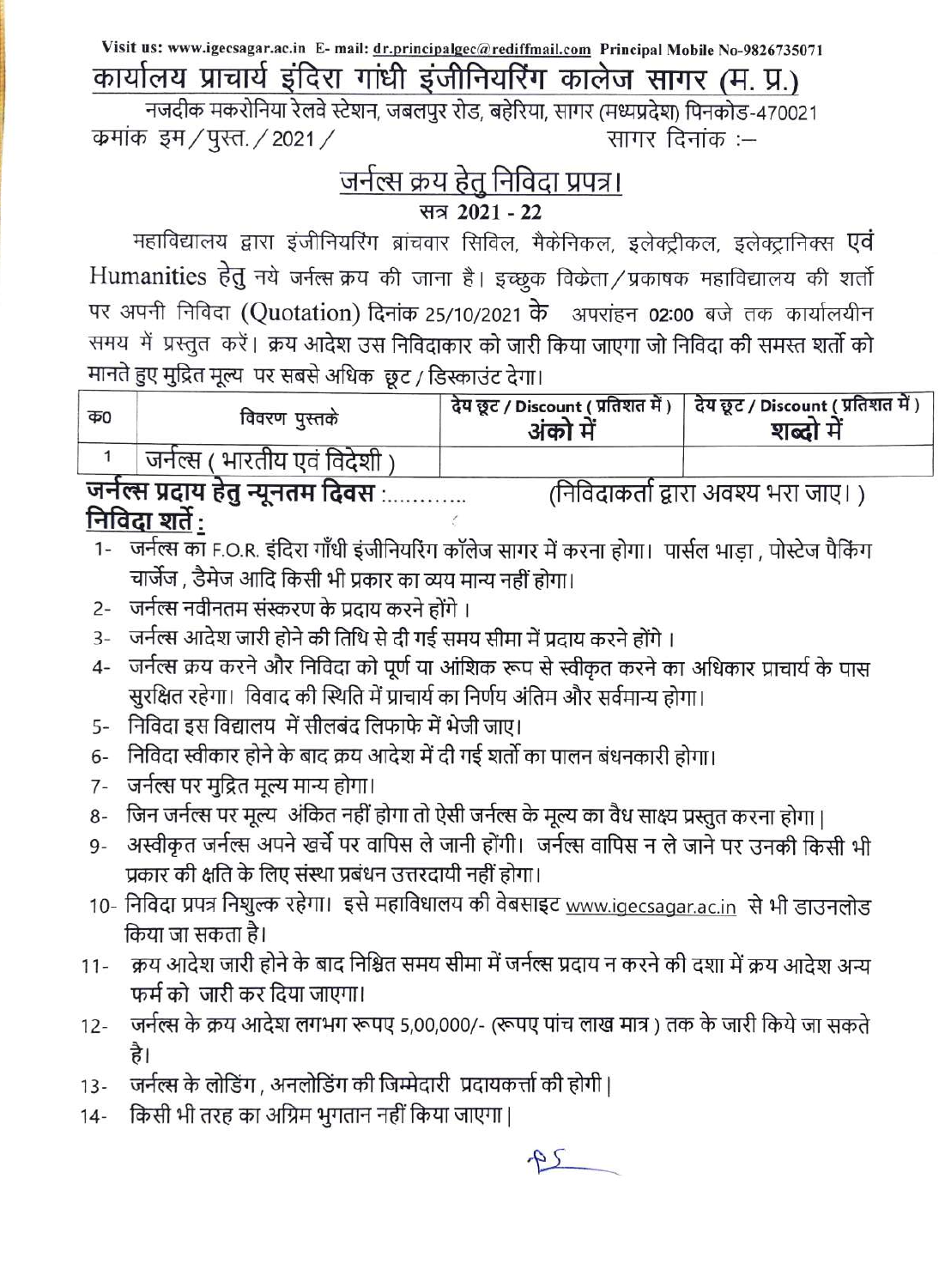- देयक विभागवार तीन प्रतियो में देना होगा और वैध GST / TIN नंबर होना चाहिए |  $15 -$
- जनक विमानवार तान प्रांतवा में देना होना और बैंब उठा 7 m.c<br>अगर नियत अवधि में जर्नल्स प्रदाय नहीं की गई तो क्रय आदेश बिना किसी सूचना के रद्द मान लिया 16- जाएगा।
- नाएगा।<br>निश्चित अवधि के बाद जर्नल्स मिलने पर स्वीकार या अस्वीकार करने का अधिकार प्राचार्य के पास 17 सुरक्षित रहेगा।
- जर्नल्स के मूल्य में किसी भी तरह की छेड़छाड़ (स्टिकर इत्यादि लगाना) की अवस्था में क्रय आदेश 18 निरस्त कर दिया जाएगा |
- जर्नल्स मिलने एवं उनके सत्यापन के उपरांत ही भुगतान किया जायेगा |  $19 -$
- $20 -$ सत्यापन के समय विक्रेता के प्रतिनिधि की उपस्तिथि अनिवार्य है ।
- सूची से भिन्न प्राप्त होने वाली जर्नल्स को स्वीकार नहीं किया जाएगा |  $21 -$
- $22 -$ नकली (Duplicate) एडिशन की जर्नल्स को स्वीकार नहीं किया जाएगा |
- जर्नल्स सूची के क्रमानुसार एवं रेखांकित वरीयता के अनुसार प्रदाय करे ।  $23 -$
- देयक में जर्नल्स की क्रमसंख्या आदेश की क्रमसंख्या के अनुसार होनी चाहिए |  $24 -$
- निविदा से सम्बंधित सूचना (तिथिओ में परिवर्तन इत्यादि) महविद्यालय की वेबसाइट पर प्रदर्शित की  $25 -$ जायेगी। इसलिए इच्छुक निविदाकर्ता जानकारी के लिए वेबसाइट का अवलोकन करते रहे।
- ज्यूडिसियल मामलों की स्तिथि में जरिडिक्शन का क्षेत्र सागर होगा। 26-
- नियत तिथि एवं समय पर निविदाए क्रय समिति व उपस्थित निविदाकार अथवा उनके प्रतिनिधिओ के 27- समक्ष खोली जाएंगी। इस हेतु कोई पृथक आमंत्रण या सूचना नहीं दी जायेगी।
- जर्नल्स की दरे निविदा खुलने की तिथि से 01 वर्ष के लिए मान्य होंगी। 28-
- अगर निविदाकार को क्रय आदेश जारी होने से पूर्व राज्य शासन का जर्नल्स क्रय हेतु कोई नियम /  $29 -$ आदेश / अध्यादेश / अधिनियम प्रभाव में आ जाता है जो इस निविदा की शर्तो को प्रतिकुल रूप से प्रभावित करता है तो यह निविदा निरस्त की जा सकती है।
- संस्था हित में निविदा की शर्तों में किसी भी समय युक्ति-युक्त संसोधन का अधिकार अधोहस्ताक्षरकर्ता 30- के पास सरक्षित रहेगा।
- निविदाकार डिस्काउंट को सारणी में शब्दो एवं अंको में अवशय लिखे और इसमें कोई सुधार न किया 31- गया हो।
- क्रय की जाने वाली जर्नल्स की संख्या और कुल क्रय की राशि घटाई या बढ़ाई जा सकती है। 32-
- निविदाकार के निविदा भरने से ही ये मान लिया जाएगा कि उससे निविदा कि समस्त शर्ते स्वीकार है। 33- निविदाकार ऐसी कोई शर्त नहीं डालेगा जो निविदा शर्तो के विपरीत हो , ऐसी शर्त अमान्य है।
- निविदाकार को यह बताना आवशयक है कि निम्न सूचि में वर्णित विभिन्न प्रकार की जर्नल्स को कितने 34- दिन में प्रदाय कर देंगे। अगर 2 निविदाकार का डिस्काउंट बराबर है तो क्रय आदेश उस निविदाकार को दिया जाएगा जो शीघ्रता से जर्नल्स प्रदाय कर सके।
- जर्नाल्स के भौतिक सत्यापन एवं स्टॉक रजिस्टर में एंट्री के बाद ही बिल का भुगतान किया जा सकेगा। 35
- निविदा के हर पेज व प्रपत्र पर फर्म की मोहर एवं अधिकृत हस्ताक्षरकर्ता के हस्ताक्षर होने चाहिए।  $36 -$

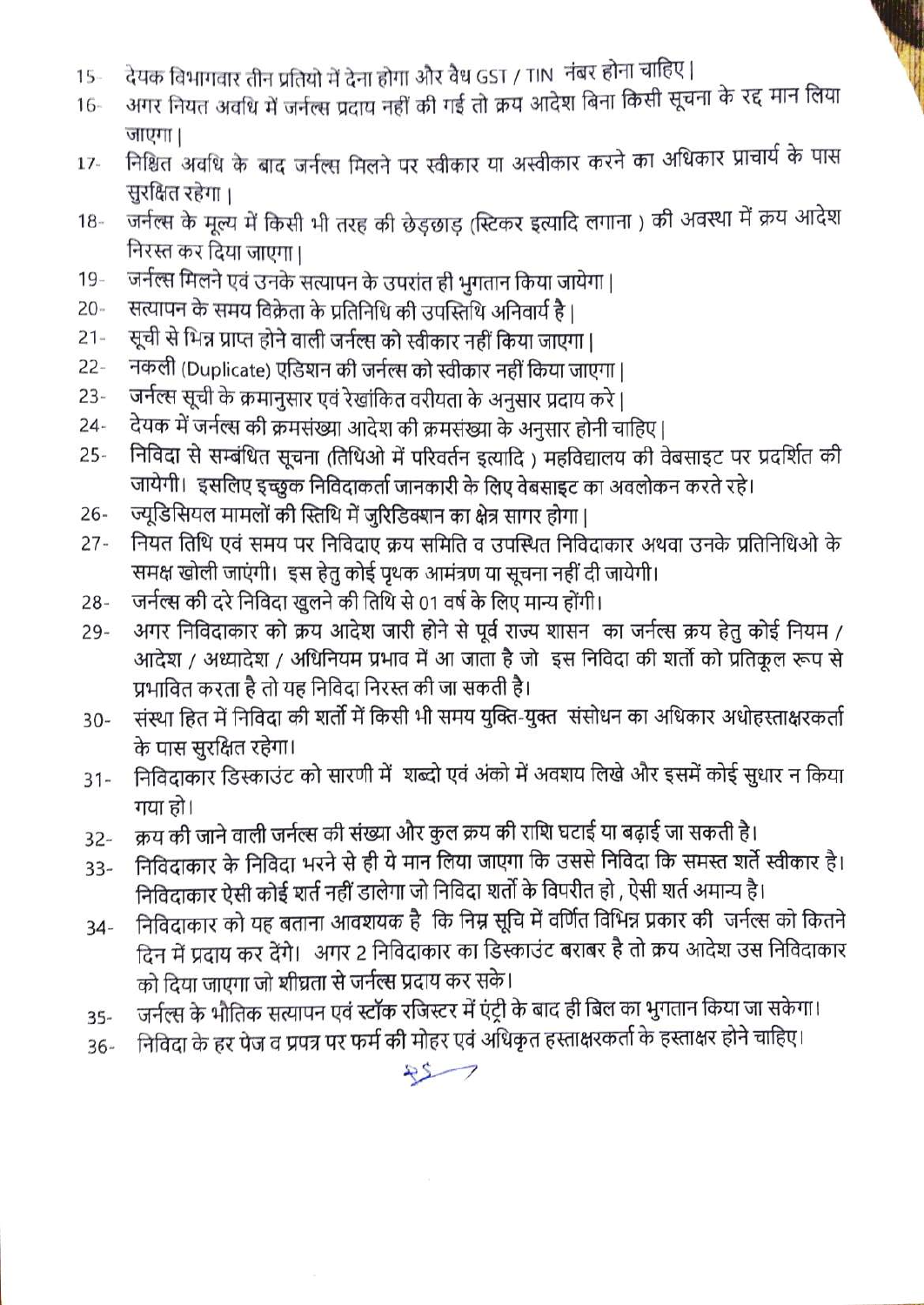

- फर्म द्वारा निम्नलिखित दस्तावेजों को संलग्न करना अनिवार्य है-37.
	- Athorization Certificates from publishers
	- फर्म का Registration Certificate, GST No., PAN Card, Purchase Orders  $\bullet$

| निविदा जमा करने की अंतिम तिथि | <sup>1</sup> 25/10/2021 को अपरांहन 02:00 बजे तक |
|-------------------------------|-------------------------------------------------|
| निविदा खोलने की तिथि          | <sup>1</sup> 25/10/2021 को अपरांहन 02:30 बजे    |
| जर्नल्स की अनुमानित राशि      | रूपये 5,00,000/-                                |

Sd प्राचार्य इंदिरा गांधी इंजीनियरिंग कालेज सागर (म. प्र.) |

क्रमांक / इम/ पुस्तकालय /2021/2575

सागर, दिनांक: .. 8 10/2/

प्रज़िलिपि : निम्नांकित की और सूचनार्थ एवं आवशयक कार्यवाही हेतु :  $\chi$  / प्रभारी वेबसाइट, इंदिरा गांधी इंजीनियरिंग कालेज सागर (म. प्र.) |

प्राचार्य

इंदिरा गांधी इंजीनियरिंग कालेज S सागर (म. प्र.) |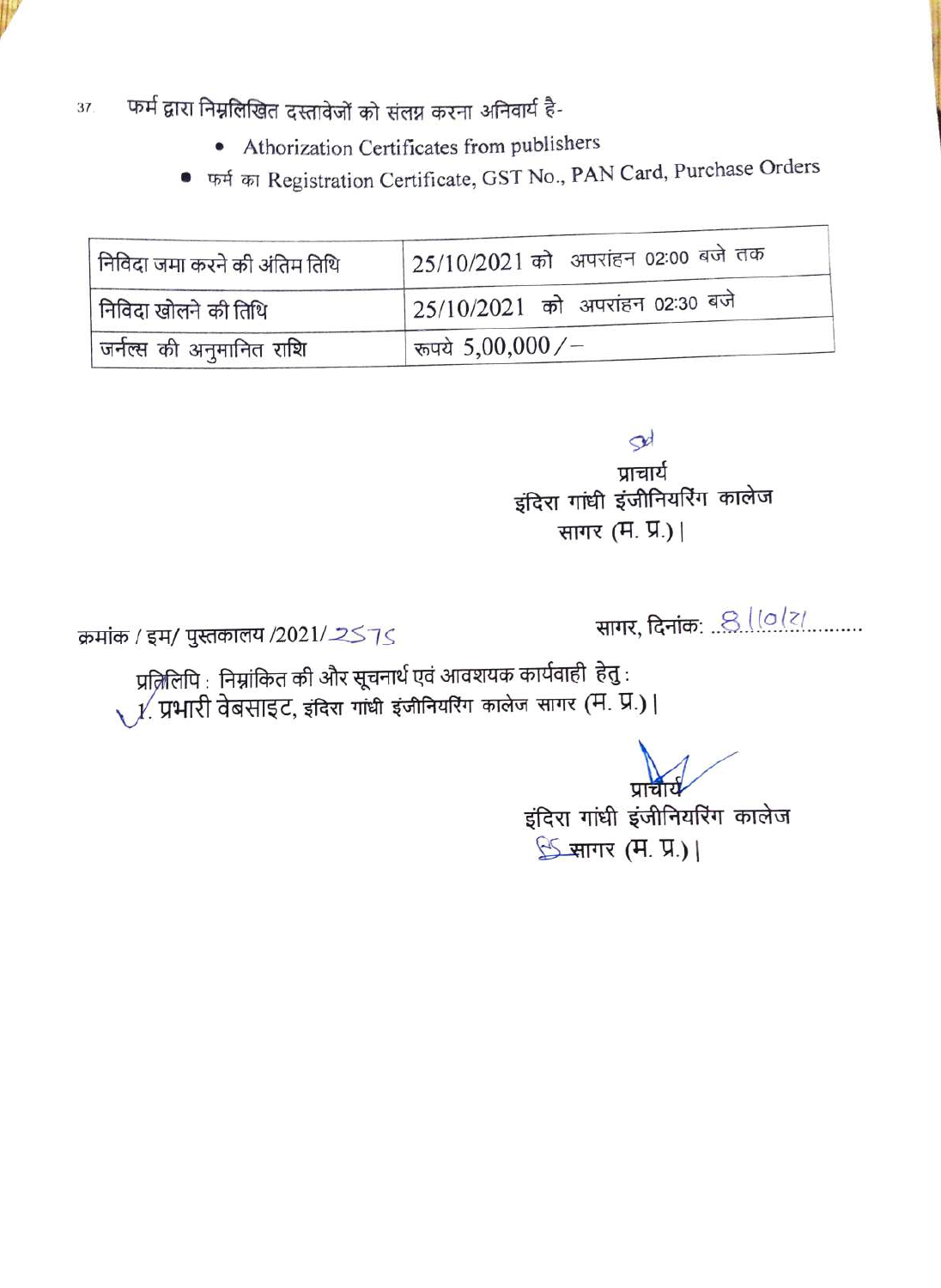# Indira Gandhi Engineering College, Sagar

## List of Journals

#### Department- Information Technology

| S. No | Name of the Journal                                                           | <b>ISSN</b> |
|-------|-------------------------------------------------------------------------------|-------------|
|       | International Journal of Computer Science and Information Engineering         | 0976-626X   |
|       |                                                                               | 2229-5887   |
|       | International Journal of Data Analysis and Information Systems (IJDAIS)       | 0975-6140   |
|       | Journal of High Performance Communication Systems and Networking              | 0974-9942   |
| 4     | Fuzzy Sets, Rough Sets and Multivalued Operations and Applications            | 0974-8695   |
|       | International Journal of Computational Intelligence and Bioinformatics        | 0973-6794   |
| 6     | International Journal of Computational Intelligence Research and Applications | 0973-5267   |
|       | International Journal of Computational Intelligence Theory and Practice       | 2229-3086   |
|       | International Journal of Computer Engineering and Software Technology         |             |

|                | Department- Mechanical Engineering                                    | <b>ISSN</b> |
|----------------|-----------------------------------------------------------------------|-------------|
| S. No          | Name of the Journal                                                   | 2229-5860   |
|                | International Journal of Advanced Manufacturing Systems               | 0976-6820   |
| 2              | International Journal of Advanced in Thermal Sciences and Engineering | 4421-1337   |
| 3              | International Journal of Advances in Mechanical Engineering           | 0975-8127   |
| $\overline{4}$ | International Journal of Manufacturing Excellence (IJME)              | 0973-5496   |
| 5              | International Journal of Manufacturing Science and Technology         | 0974-5823   |
| 6              | International Journal of Mechanical Engineering                       | 0974-4010   |
| 7              | International Journal of Process Systems Engineering                  | 2229-3132   |
| 8              | International Journal of Product Design                               | 4421-1402   |
| 9              | Journal of Metallurgical Engineering                                  | 0974-8415   |
| 10             | Journal of Modern Manufacturing Technology                            |             |

#### $\pm$  Electronics and Communication Engineering

|                | Department- Electronics and Communication Engineers<br>Name of the Journal | <b>ISSN</b> |
|----------------|----------------------------------------------------------------------------|-------------|
| S. No          |                                                                            | 0948-7921   |
|                | ELECTRICAL ENGINEERING                                                     | 0378-7796   |
| 2              | ELECTRIC POWER SYSTEMS RESEARCH                                            | 2169-3536   |
| 3              | <b>IEEE ACCESS</b>                                                         | 1943-0663   |
| $\overline{4}$ | IEEE EMBEDDED SYSTEMS LETTERS                                              | 2168-6734   |
| 5              | IEEE JOURNAL OF THE ELECTRON DEVICES SOCIETY                               | 0278-0046   |
| 6              | JEEE TRANSACTIONS ON INDUSTRIAL ELECTRONICS                                | 1551-3203   |
| 7              | IEEE TRANSACTIONS ON INDUSTRIAL INFORMATICS                                | 0093-9994   |
| 8              | JEEE TRANSACTIONS ON INDUSTRY APPLICATIONS                                 | 1745-1353   |
| 9              | IEICE TRANSACTIONS ON ELECTRONICS                                          | 1063-8210   |
| 10             | IEEE TRANSACTIONS ON VERY LARGE SCALE INTEGRATION (VLSI)                   | 1745-1353   |
| 11             | IEICE TRANSACTIONS ON ELECTRONICS                                          | 0256-4602   |
| 12             | IETE TECHNICAL REVIEW                                                      | 0090-6778   |
| 13             | IEEE TRANSACTIONS ON COMMUNICATIONS                                        | 1053-587X   |
| 14             | IEEE TRANSACTIONS ON SIGNAL PROCESSING                                     | 1057-7149   |
| 15             | IEEE TRANSACTIONS ON IMAGE PROCESSING                                      | 1558-7916   |
| 16             | IEICE TRANSACTIONS ON AUDIO, SPEECH & LANGUAGE PROCESSING                  |             |